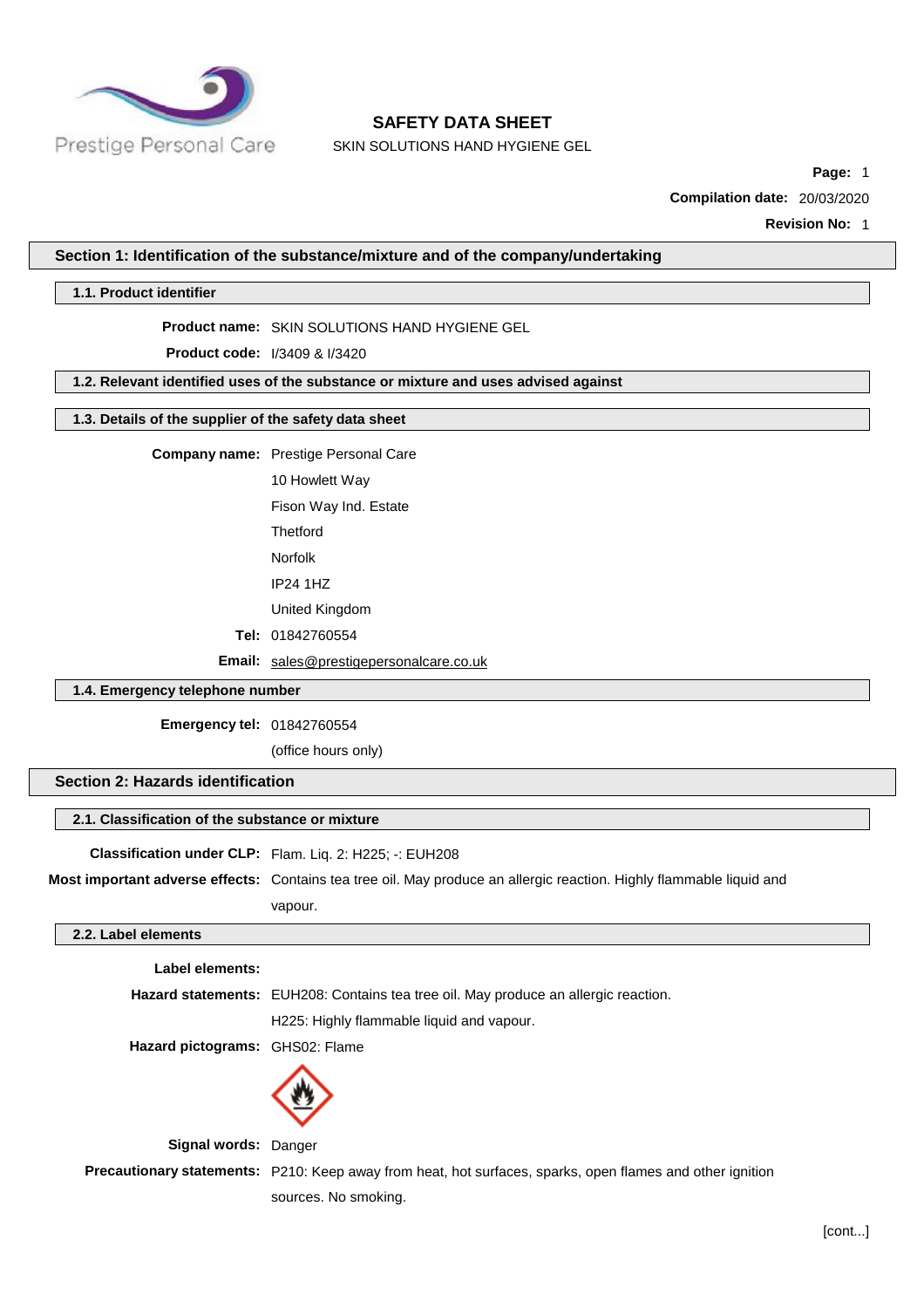## SKIN SOLUTIONS HAND HYGIENE GEL

**Page:** 2

P240: Ground and bond container and receiving equipment.

P241: Use explosion-proof equipment.

P280: Wear protective gloves/protective clothing/eye protection/face protection.

P303+P361+P353: IF ON SKIN (or hair): Take off immediately all contaminated clothing.

Rinse skin with water .

P370+P378: In case of fire: Use media other than water to extinguish.

## **2.3. Other hazards**

**Other hazards:** In use, may form flammable / explosive vapour-air mixture.

**PBT:** This product is not identified as a PBT/vPvB substance.

## **Section 3: Composition/information on ingredients**

## **3.2. Mixtures**

#### **Hazardous ingredients:**

#### ETHANOL

| <b>EINECS</b> | CAS     | PBT / WEL                                               | <b>CLP Classification</b> | Percent |
|---------------|---------|---------------------------------------------------------|---------------------------|---------|
| 200-578-6     | 64-17-5 | Substance with a Community<br>workplace exposure limit. | Flam, Lig. 2: H225        | 70-90%  |

## TEA TREE OIL

| 285-377-1 | 85085-48-9 | <sup>1</sup> Flam. Lig. 3: H226; Acute Tox. 4: H302; | <1% ∶ |
|-----------|------------|------------------------------------------------------|-------|
|           |            | Skin Irrit. 2: H315; Eye Irrit. 2: H319;             |       |
|           |            | <sup>∣</sup> Skin Sens. 1: H317; Asp. Tox. 1: H304   |       |

#### **Non-classified ingredients:**

#### 2,2',2''-NITRILOTRIETHANOL

| 102-71-6             | -                        | $\overline{\phantom{a}}$ | $< 1\%$ |
|----------------------|--------------------------|--------------------------|---------|
|                      |                          |                          |         |
|                      |                          |                          |         |
| 7732-18-5            | $\overline{\phantom{a}}$ | $\overline{\phantom{a}}$ | 10-30%  |
| MONOPROPYLENE GLYCOL |                          |                          |         |
| 57-55-6              | -                        | $\overline{\phantom{a}}$ | $< 1\%$ |
| CARBOPOL ULTREZ-10   |                          |                          |         |
|                      | ۰                        | $\overline{\phantom{a}}$ | $< 1\%$ |
|                      |                          |                          |         |

## **Section 4: First aid measures**

## **4.1. Description of first aid measures**

**Skin contact:** Remove all contaminated clothes and footwear immediately unless stuck to skin.

Drench the affected skin with running water for 10 minutes or longer if substance is still on skin.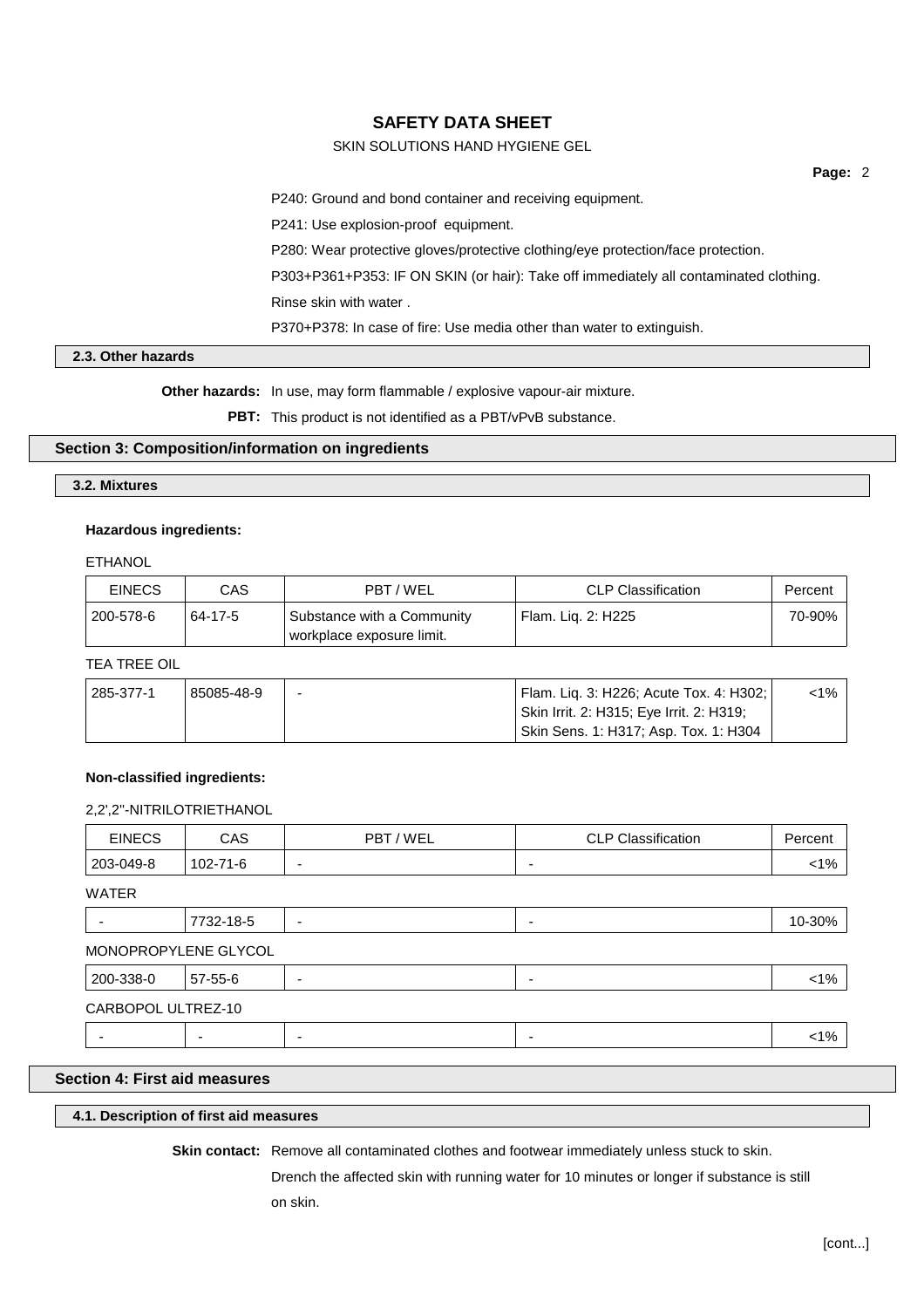## SKIN SOLUTIONS HAND HYGIENE GEL

**Eye contact:** Bathe the eye with running water for 15 minutes. Consult a doctor.

**Ingestion:** Do not induce vomiting. If conscious, give half a litre of water to drink immediately. Consult a doctor.

**Inhalation:** Remove casualty from exposure ensuring one's own safety whilst doing so. Consult a doctor.

#### **4.2. Most important symptoms and effects, both acute and delayed**

**Skin contact:** There may be mild irritation at the site of contact.

**Eye contact:** There may be irritation and redness.

**Ingestion:** There may be irritation of the throat.

**Inhalation:** There may be a feeling of tightness in the chest with shortness of breath.

**Delayed / immediate effects:** No data available.

**4.3. Indication of any immediate medical attention and special treatment needed**

**Immediate / special treatment:** Not applicable.

#### **Section 5: Fire-fighting measures**

#### **5.1. Extinguishing media**

**Extinguishing media:** Alcohol resistant foam. Water spray. Carbon dioxide. Dry chemical powder.

#### **5.2. Special hazards arising from the substance or mixture**

**Exposure hazards:** Highly flammable. In combustion emits toxic fumes. Forms explosive air-vapour mixture.

Vapour may travel considerable distance to source of ignition and flash back.

#### **5.3. Advice for fire-fighters**

**Advice for fire-fighters:** Wear self-contained breathing apparatus. Wear protective clothing to prevent contact with skin and eyes.

#### **Section 6: Accidental release measures**

#### **6.1. Personal precautions, protective equipment and emergency procedures**

**Personal precautions:** Refer to section 8 of SDS for personal protection details. Notify the police and fire brigade immediately. Eliminate all sources of ignition. Turn leaking containers leak-side up to prevent the escape of liquid.

#### **6.2. Environmental precautions**

**Environmental precautions:** Do not discharge into drains or rivers. Contain the spillage using bunding.

## **6.3. Methods and material for containment and cleaning up**

**Clean-up procedures:** Do not use equipment in clean-up procedure which may produce sparks. Absorb into dry earth or sand. Clean-up should be dealt with only by qualified personnel familiar with the specific substance.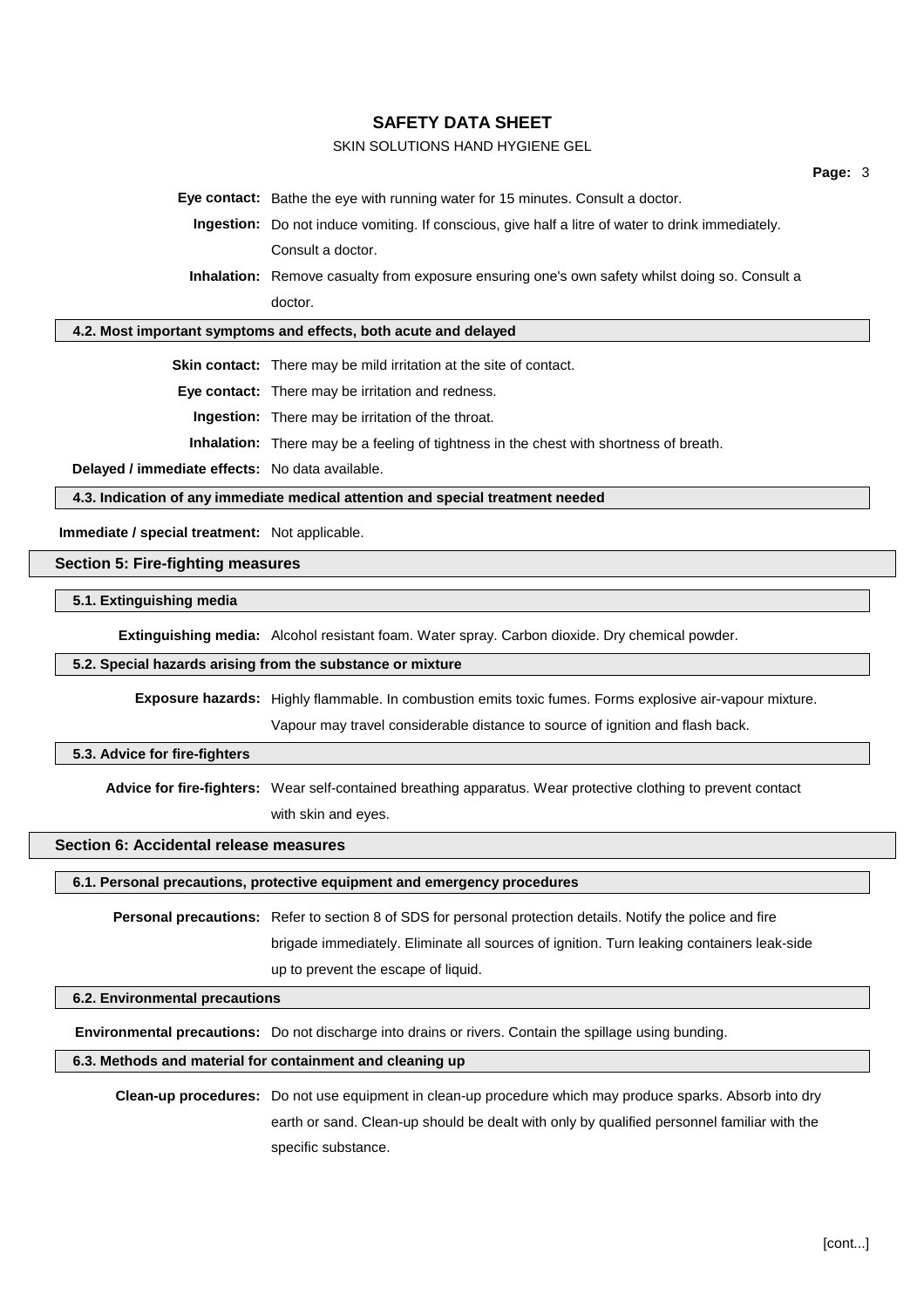## SKIN SOLUTIONS HAND HYGIENE GEL

#### **6.4. Reference to other sections**

#### **Reference to other sections:** Refer to section 8 of SDS.

## **Section 7: Handling and storage**

#### **7.1. Precautions for safe handling**

**Handling requirements:** Smoking is forbidden. Use non-sparking tools. Ensure there is sufficient ventilation of the area. Do not handle in a confined space. Avoid the formation or spread of mists in the air.

#### **7.2. Conditions for safe storage, including any incompatibilities**

**Storage conditions:** Store in a cool, well ventilated area. Keep container tightly closed. Keep away from sources of ignition. Prevent the build up of electrostatic charge in the immediate area. Ensure lighting and electrical equipment are not a source of ignition.

**Suitable packaging:** Must only be kept in original packaging.

**7.3. Specific end use(s)**

**Specific end use(s):** PC39: Cosmetics, personal care products.

#### **Section 8: Exposure controls/personal protection**

## **8.1. Control parameters**

## **Hazardous ingredients:**

## **ETHANOL**

#### **Workplace** exposure limits: **Respirable** dust

# State | 8 hour TWA | 15 min. STEL | 8 hour TWA | 15 min. STEL  $UK \qquad | \qquad 1920 \text{ mg/m}3 \qquad -$

#### **DNEL/PNEC Values**

**DNEL / PNEC** No data available.

## **8.2. Exposure controls**

**Engineering measures:** Ensure there is sufficient ventilation of the area. Ensure lighting and electrical

equipment are not a source of ignition.

**Respiratory protection:** Respiratory protection not required.

**Hand protection:** Protective gloves.

**Eye protection:** Safety glasses. Ensure eye bath is to hand.

**Skin protection:** Protective clothing.

**Environmental:** No special requirement.

## **Section 9: Physical and chemical properties**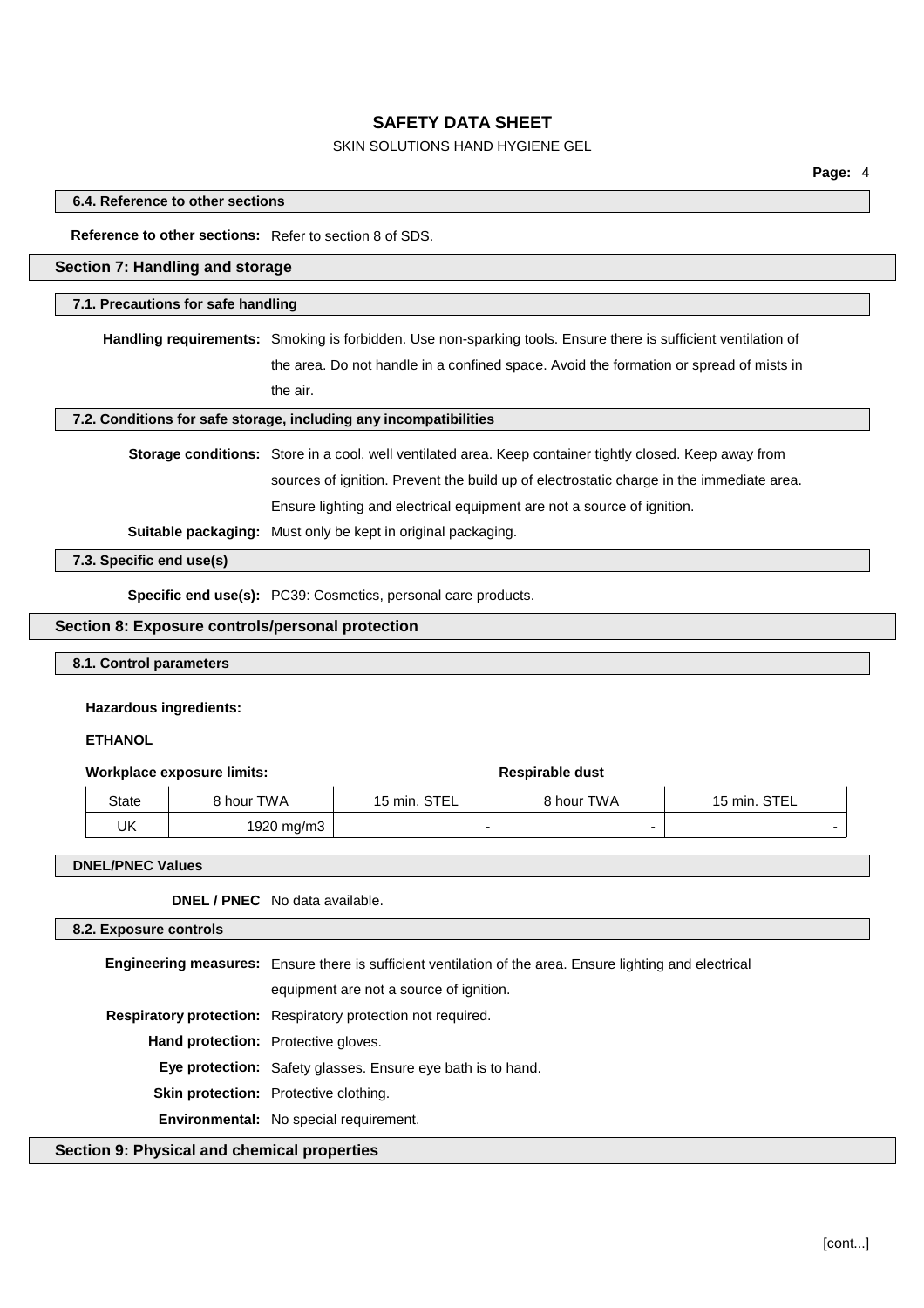## SKIN SOLUTIONS HAND HYGIENE GEL

**Page:** 5

#### **9.1. Information on basic physical and chemical properties**

|                                                         | <b>State: Liquid</b>                              |                                     |
|---------------------------------------------------------|---------------------------------------------------|-------------------------------------|
|                                                         | <b>Colour: Colourless</b>                         |                                     |
|                                                         | <b>Odour:</b> Characteristic odour                |                                     |
|                                                         | <b>Evaporation rate:</b> No data available.       |                                     |
|                                                         | Oxidising: No data available.                     |                                     |
| <b>Solubility in water: Soluble</b>                     |                                                   |                                     |
| Also soluble in: Ethanol.                               |                                                   |                                     |
| <b>Viscosity: Viscous</b>                               |                                                   |                                     |
| Boiling point/range $C: >35$                            | <b>Melting point/range °C:</b> No data available. |                                     |
| <b>Flammability limits %: lower:</b> No data available. |                                                   | <b>upper:</b> No data available.    |
| <b>Flash point °C:</b> $\leq 23$                        | Part.coeff. n-octanol/water: No data available.   |                                     |
| Autoflammability°C: No data available.                  |                                                   | Vapour pressure: No data available. |
| <b>Relative density: 0.87</b>                           |                                                   | $pH:$ Approx. 7                     |
|                                                         | <b>VOC q/I:</b> No data available.                |                                     |

#### **9.2. Other information**

**Other information:** No data available.

#### **Section 10: Stability and reactivity**

**10.1. Reactivity**

**Reactivity:** Stable under recommended transport or storage conditions.

**10.2. Chemical stability**

**Chemical stability:** Stable under normal conditions. Stable at room temperature.

#### **10.3. Possibility of hazardous reactions**

**Hazardous reactions:** Hazardous reactions will not occur under normal transport or storage conditions.

#### **10.4. Conditions to avoid**

**Conditions to avoid:** Heat. Hot surfaces. Sources of ignition. Flames.

**10.5. Incompatible materials**

**Materials to avoid:** Strong oxidising agents. Strong acids.

## **10.6. Hazardous decomposition products**

**Haz. decomp. products:** In combustion emits toxic fumes.

## **Section 11: Toxicological information**

**11.1. Information on toxicological effects**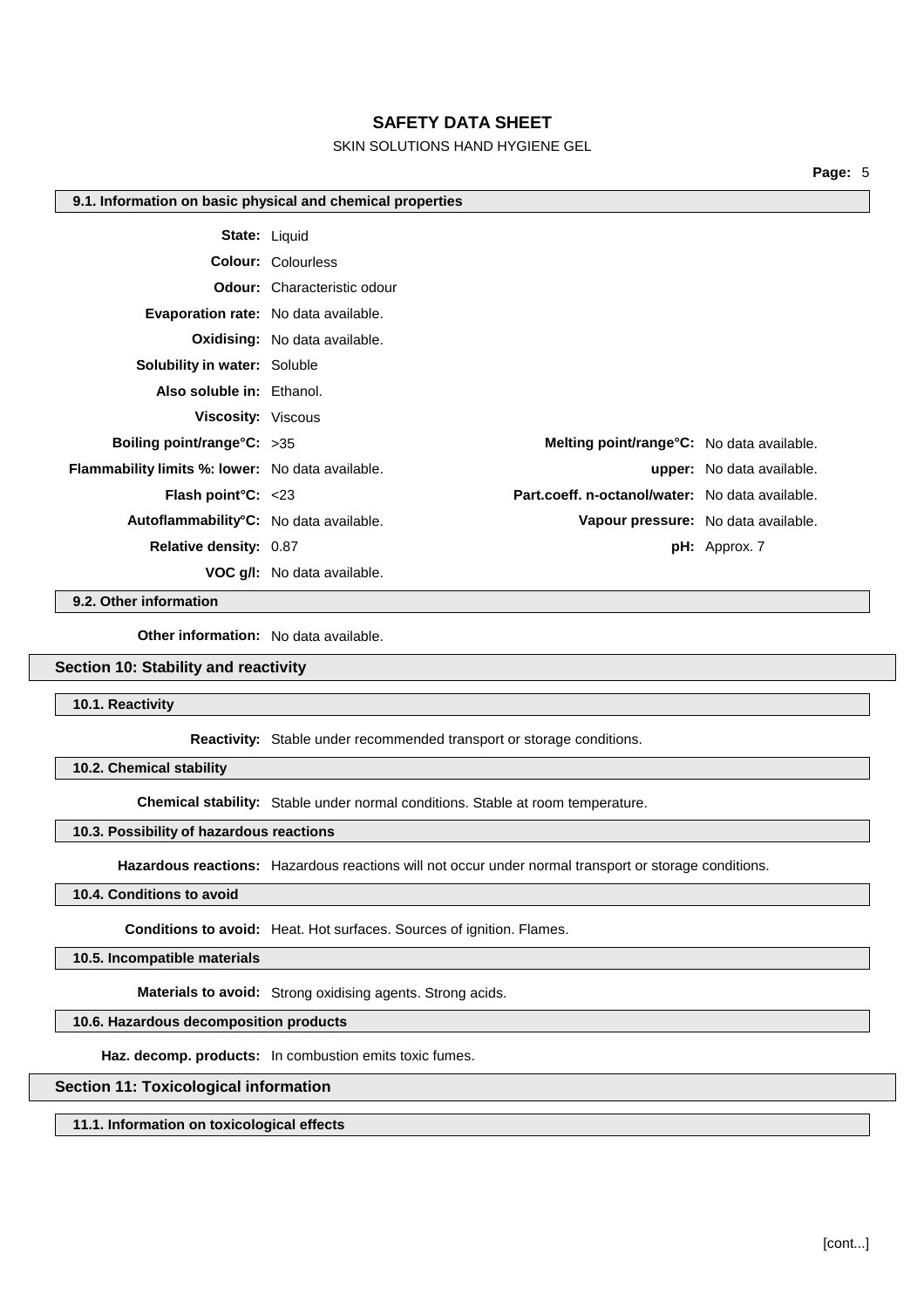## SKIN SOLUTIONS HAND HYGIENE GEL

**Page:** 6

#### **Hazardous ingredients:**

#### **ETHANOL**

| <b>IVN</b>       | RAT        | LD50 | 1440 | mg/kg |
|------------------|------------|------|------|-------|
| <sup>I</sup> ORL | <b>MUS</b> | LD50 | 3450 | mg/kg |
| <sup>'</sup> ORL | RAT        | LD50 | 7060 | mg/kg |

#### **Non-classified ingredients:**

#### **MONOPROPYLENE GLYCOL**

| DERMAL      | <b>RBT</b> | LD50    | >2000   | mg/kg |
|-------------|------------|---------|---------|-------|
| GASES       | <b>RBT</b> | 4H LC50 | >317042 | mq/l  |
| <b>ORAL</b> | <b>RAT</b> | LD50    | 22000   | mg/kg |

**Toxicity values:** No data available.

## **Symptoms / routes of exposure**

**Skin contact:** There may be mild irritation at the site of contact.

**Eye contact:** There may be irritation and redness.

**Ingestion:** There may be irritation of the throat.

**Inhalation:** There may be a feeling of tightness in the chest with shortness of breath.

**Delayed / immediate effects:** No data available.

**Other information:** Not applicable.

## **Section 12: Ecological information**

**12.1. Toxicity**

#### **Hazardous ingredients:**

#### **MONOPROPYLENE GLYCOL**

| <b>ALGAE</b>                  | 96H ErC50   | 19000  | mq/l |
|-------------------------------|-------------|--------|------|
| Bacteria (Pseudomonas putida) | <b>NOEC</b> | >20000 | mg/l |
| Ceriodaphnia dubia            | 96H LC50    | 18340  | mq/l |
| Ceriodaphnia dubia            | <b>NOEC</b> | 13020  | mg/l |
| <b>DAPHNIA</b>                | 48H EC50    | 43500  | mq/l |
| <b>FISH</b>                   | 96H LC50    | 40613  | mq/l |
| Pseudokirchneriella subcatita | 96H ErC50   | 19000  | mg/l |

**Ecotoxicity values:** No data available.

## **12.2. Persistence and degradability**

**Persistence and degradability:** Biodegradable.

**12.3. Bioaccumulative potential**

**Bioaccumulative potential:** No bioaccumulation potential.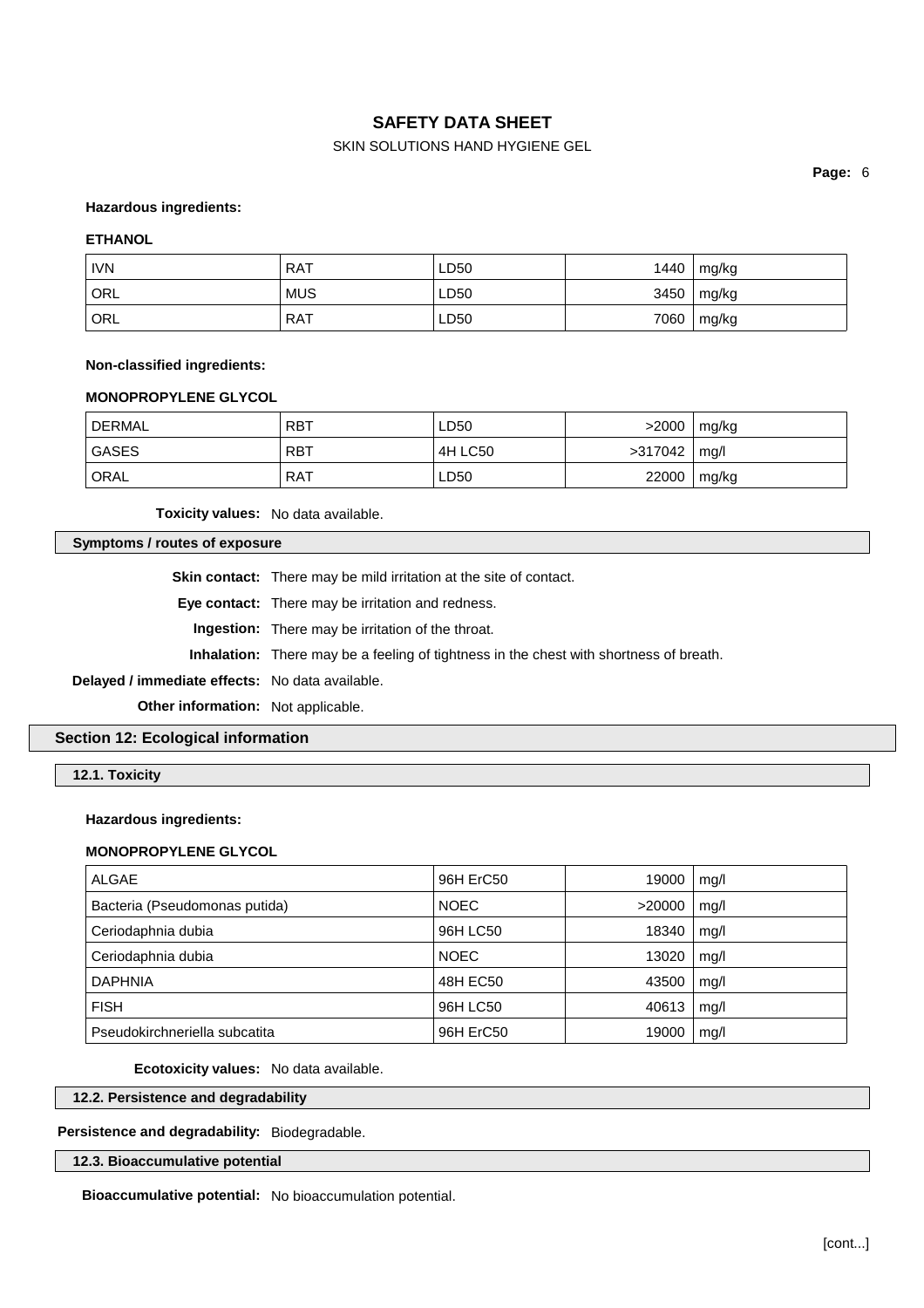## SKIN SOLUTIONS HAND HYGIENE GEL

## **12.4. Mobility in soil**

**Mobility:** Readily absorbed into soil.

## **12.5. Results of PBT and vPvB assessment**

**PBT identification:** This product is not identified as a PBT/vPvB substance.

#### **12.6. Other adverse effects**

**Other adverse effects:** Negligible ecotoxicity.

#### **Section 13: Disposal considerations**

#### **13.1. Waste treatment methods**

|                                             | <b>Disposal operations:</b> Transfer to a suitable container and arrange for collection by specialised disposal |
|---------------------------------------------|-----------------------------------------------------------------------------------------------------------------|
|                                             | company.                                                                                                        |
| <b>Recovery operations:</b> Not applicable. |                                                                                                                 |
|                                             | <b>Disposal of packaging:</b> Arrange for collection by specialised disposal company.                           |
|                                             | <b>NB:</b> The user's attention is drawn to the possible existence of regional or national                      |
|                                             | regulations regarding disposal.                                                                                 |

## **Section 14: Transport information**

## **14.1. UN number**

**UN number:** UN1993

**14.2. UN proper shipping name**

#### **Shipping name:** FLAMMABLE LIQUID, N.O.S.

(Contains Ethanol)

## **14.3. Transport hazard class(es)**

**Transport class:** 3

## **14.4. Packing group**

**Packing group:** II

**14.5. Environmental hazards**

**Environmentally hazardous:** No **Marine Marine Marine pollutant:** No

**14.6. Special precautions for user**

**Special precautions:** No special precautions.

**Tunnel code:** D/E

**Transport category:** 2

#### **Section 15: Regulatory information**

#### **15.1. Safety, health and environmental regulations/legislation specific for the substance or mixture**

**Specific regulations:** Not applicable.